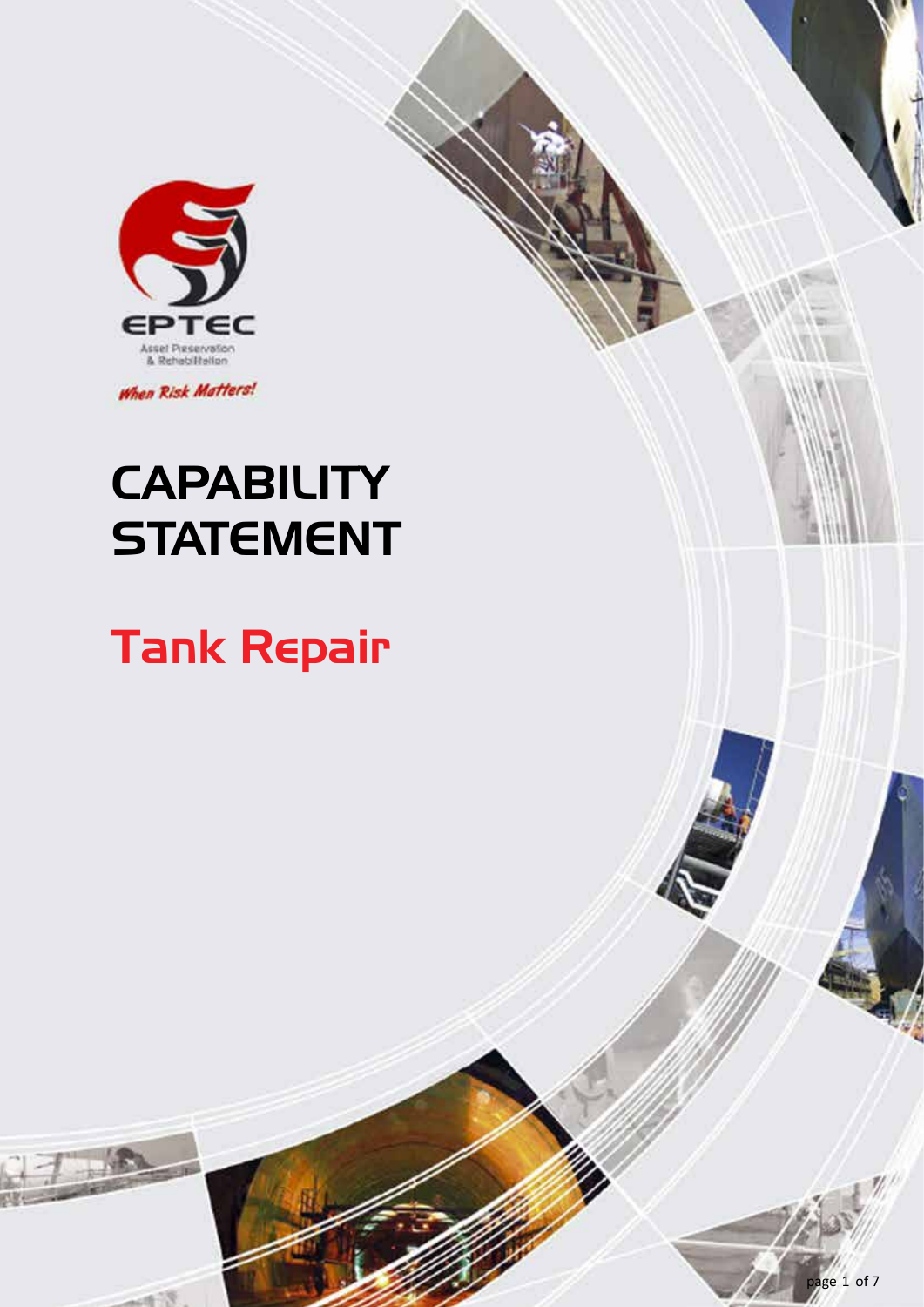EPTEC GROUP



# **Introduction**

Eptec is a specialist industrial contractor in Asset Preservation and Rehabilitation. Our expertise is engineered solutions using resin technology to provide concrete rehabilitation, corrosion protection, glass reinforced plastics, waterproofing & linings and thermal insulation.

With offices across Australia, Eptec is positioned to deliver projects in all States and Territories. With a core workforce of over 250 people, Eptec can rapidly mobilise and deploy resources to anywhere in Australia.

The workforce comprises qualified managers and engineers supported by experienced supervisors and permanent employees. One of Eptec's strengths is the use of our own permanent workforce rather than reliance on subcontractors. With skills developed over many years, Eptec guarantees highly responsive, flexible and committed teams ready to undertake projects in even the most remote areas.

Typically Eptec's solutions use the latest resins technology for coatings, cement grouts, epoxy grouts, waterproof membranes, high tech reinforcement such as carbon-fibre and many other innovative and specialised products. Eptec does not manufacture products and can call on the expertise and knowledge bank of all the major worldwide suppliers to assist in providing engineered solutions. We will often participate with manufacturers in the development and application of new products, always with a vision for improving industry techniques and safety and environmental awareness.

Our specialised services are applicable across a broad spectrum of industries including Defence, Water & Wastewater, Infrastructure and Energy & Resources.





Corrosion Protection Concrete Rehabilitation



Linings & Waterproofing Fibre Reinforced Plastics Thermal Insulation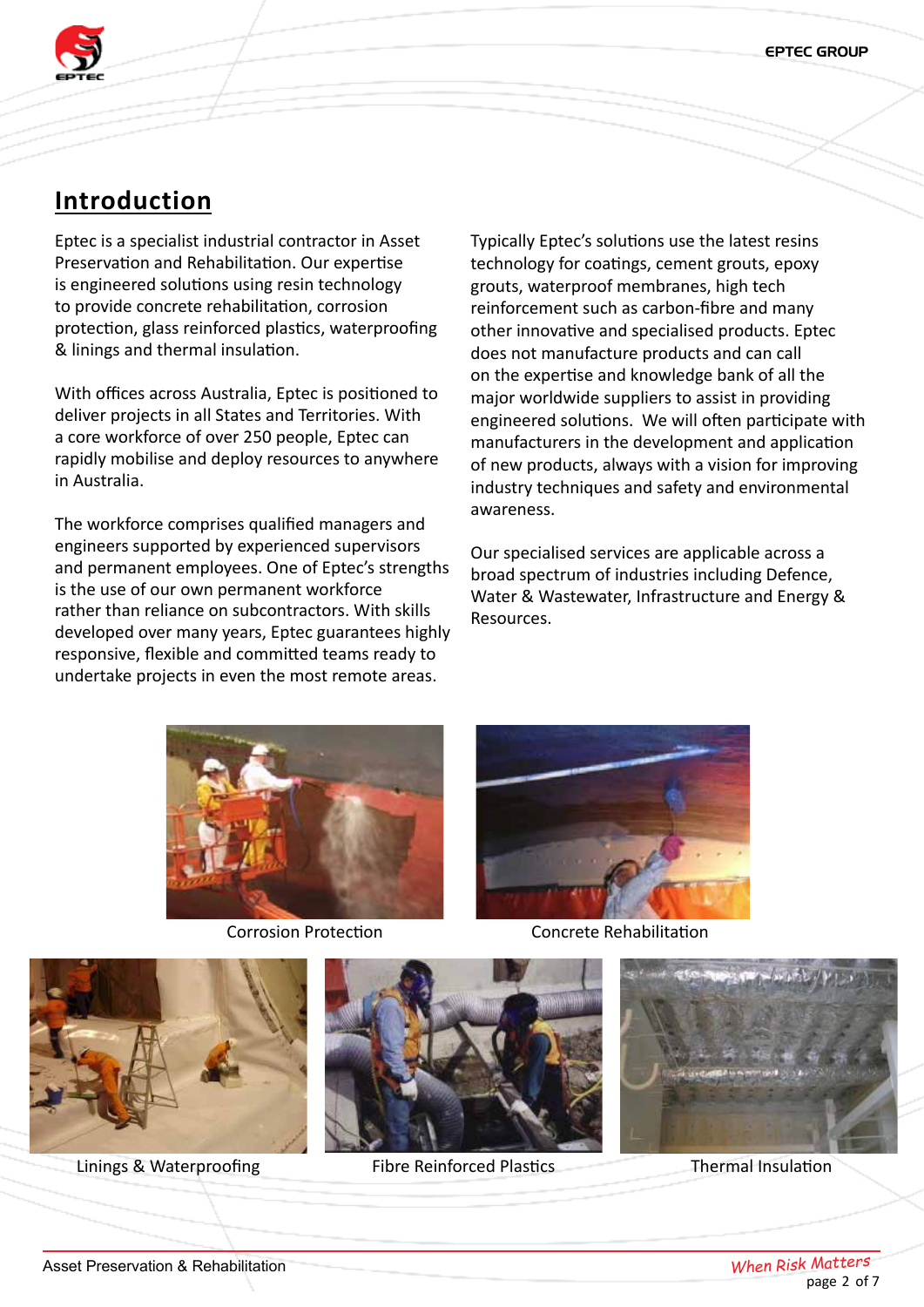

# **Our services to Tank Repair**

Eptec Pty Ltd has established itself as a specialist contractor for the repair and refurbishment of water and wastewater infrastructure in Australia.

With a depth of specialist personnel, Eptec is able to undertake a range of repair and refurbishment technologies for large tankage and similar structures constructed from steel, concrete or plastics.

Our key services for the tank repair and refurbishment industry include:

- Supply, installation and welding of bonded or unbonded thermoplastic liners fabricated from sheet membranes of PVC, PP, TPO, LDPE
- Dry abrasive blasting for surface preparation and corrosion protection
- High and ultra-high water blasting and vacuum equipment for surface preparation and industrial cleaning
- Experienced applicators and equipment for the application of specialised coatings including polyurethanes, epoxies, cementitious and many others
- Remedial concrete repair in accordance with ACRA Guidelines
- Repair of tank expansion, contraction and construction joints
- Development and testing of repair methodologies and systems
- NACE International certified inspection personnel
- PCCP Certified Company Level 1 Level 5A&5B
- Eptec is a third party QUALITY certified company to ISO AS/ NZS 9001:2000 Quality Management Systems



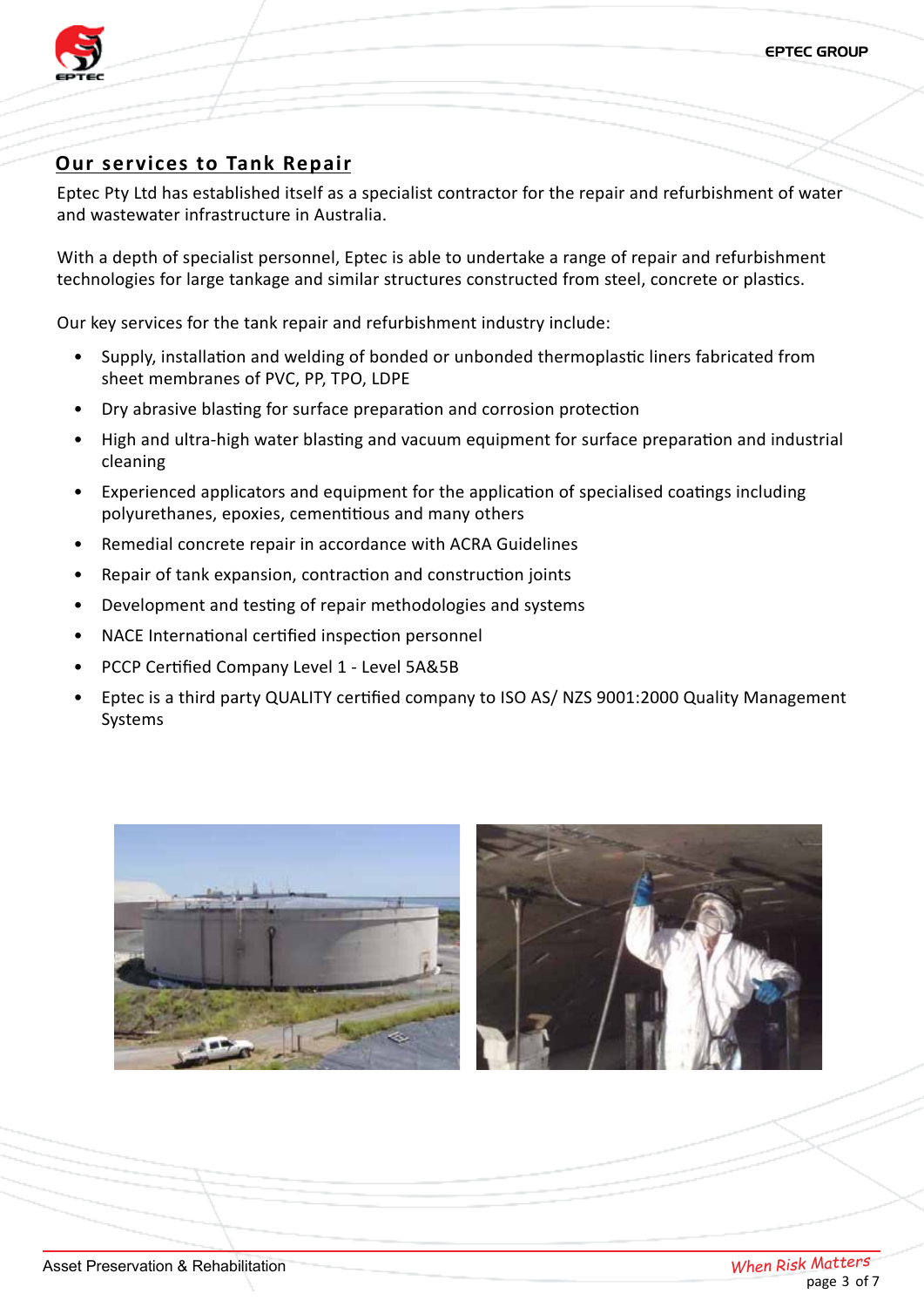

# **Tank Linings**

### **Unbonded Membranes**

Cast-in or bonded thermoplastic liners are gaining wide popularity as an alternative to traditional liquid applied coatings for their effective sealing and protection properties.

Eptec Pty Ltd is an experienced contractor in the offsite fabrication and onsite installation of cast-in type thermoplastic sheet membranes, typically HDPE (High Density Polyethylene).

We offer:

- Staff and workers experienced in the welding techniques, equipment, materials and testing systems for the installation of HDPE sheet membranes
- A company that understands and is conversant with international standards applicable to the thermoplastic industry including DVS and ASTM publications
- Personnel trained and certified in thermoplastic weldign processes
- Established processes and procedures for quality and safety applicable to the water industry

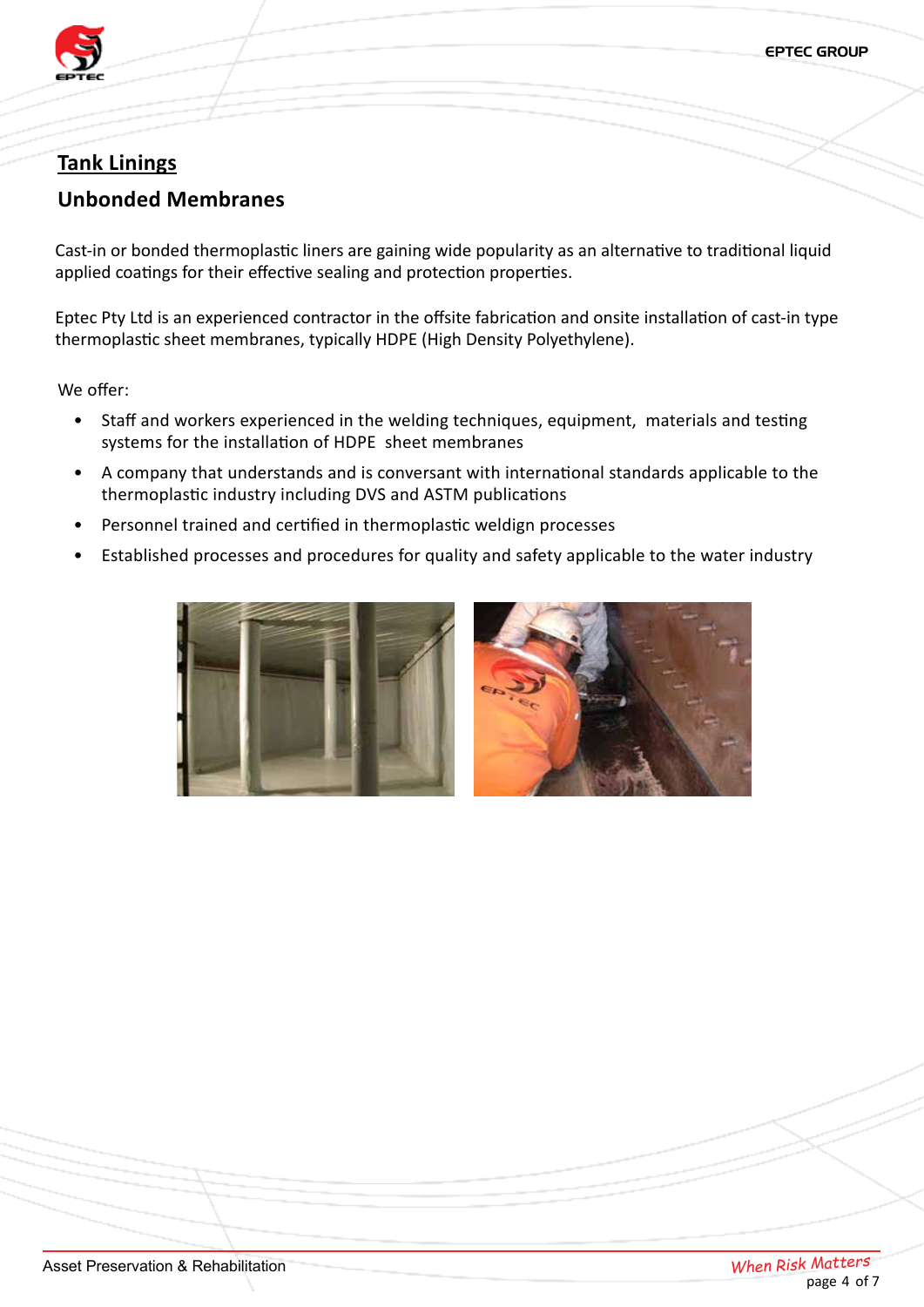

# **Tank Linings**

# **Bonded Membranes**

Cast-in or bonded thermoplastic liners are gaining wide popularity as an alternative to traditional liquid applied coatings for their effective sealing and protection properties.

Eptec Pty Ltd is an experienced contractor in the offsite fabrication and onsite installation of cast-in type thermoplastic sheet membranes, typically HDPE (High Density Polyethylene).

We offer:

- Staff and workers experienced in the welding techniques, equipment, materials and testing systems for the installation of HDPE sheet membranes
- A company that understands and is conversant with international standards applicable to the thermoplastic industry including DVS and ASTM publications
- Personnel trained and certified in thermoplastic weldign processes
- Established processes and procedures for quality and safety applicable to the water industry

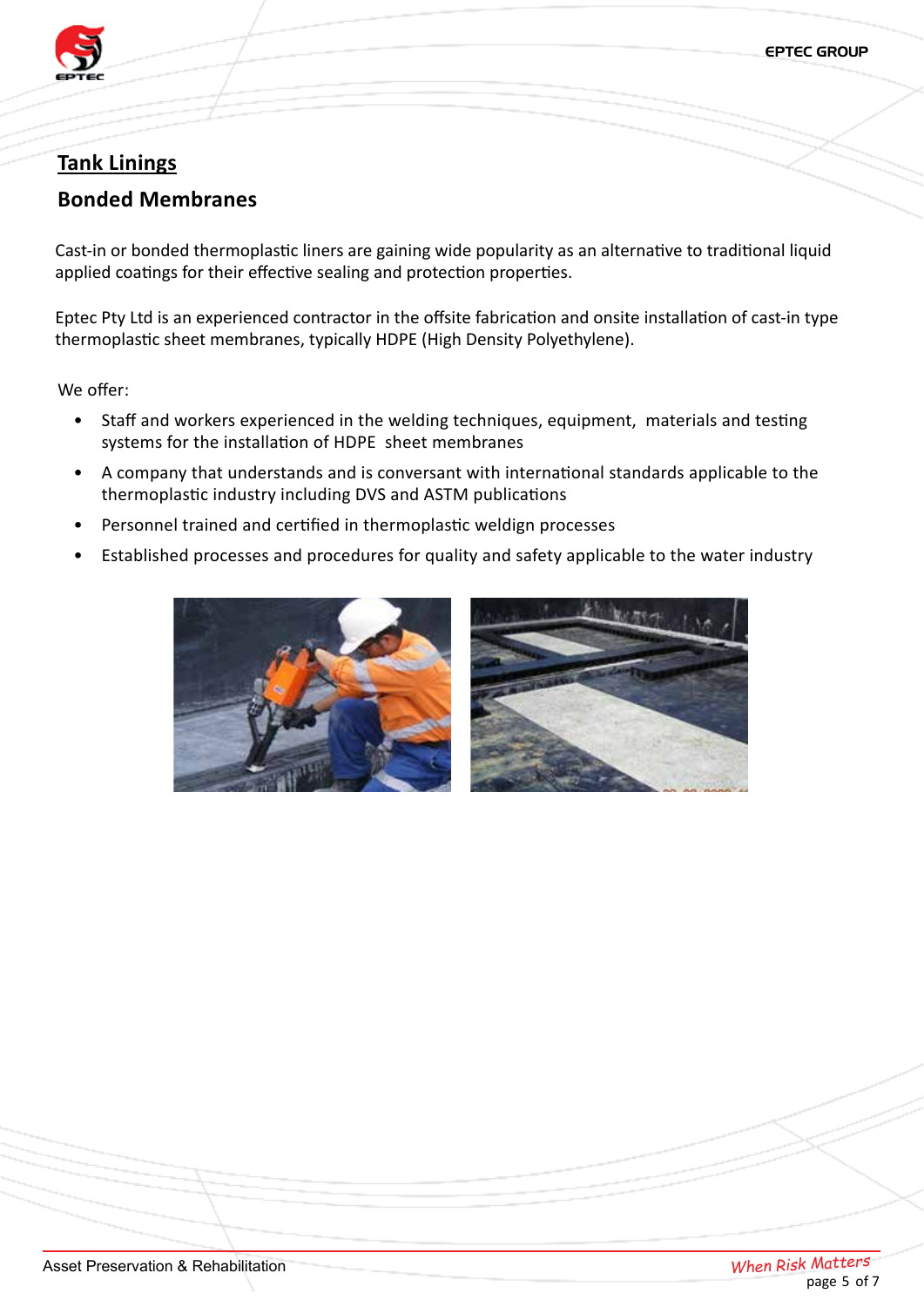

# **Tank Linings**

# **Liquid Applied Coatings**

With substantial experience in the application of liquid protective coatings by high pressure spray, roller or hand, Eptec Pty Ltd is able to apply a wide of specialist coatings.

We can provide:

- Staff and workers highly experienced in the application of liquid coatings by various application techniques and equipment types
- Experienced and trained workers in high pressure airless spray systems and equipment
- Large inventory of company owned dry abrasive blasting and coating application equipment
- Established processes and procedures for quality and safety applicable to liquid applied coatings





#### **Grouting**

Eptec Pty Ltd undertakes a wide of grouting work using both cement based and chemical grouts for various applications including:

- High pressure injection grouting with ultra-fine and micro-cements for waterproofing and sealing applications
- High pressure injection chemical grouting with polyurethanes and acrylates for waterproofing and sealing applications
- Low pressure injection grouting for void filling, rock and soil stabilisation, waterstopping
- Foundation and machine base grouting
- Established processes and procedures for quality and safety applicable to the construction and maintenance industries